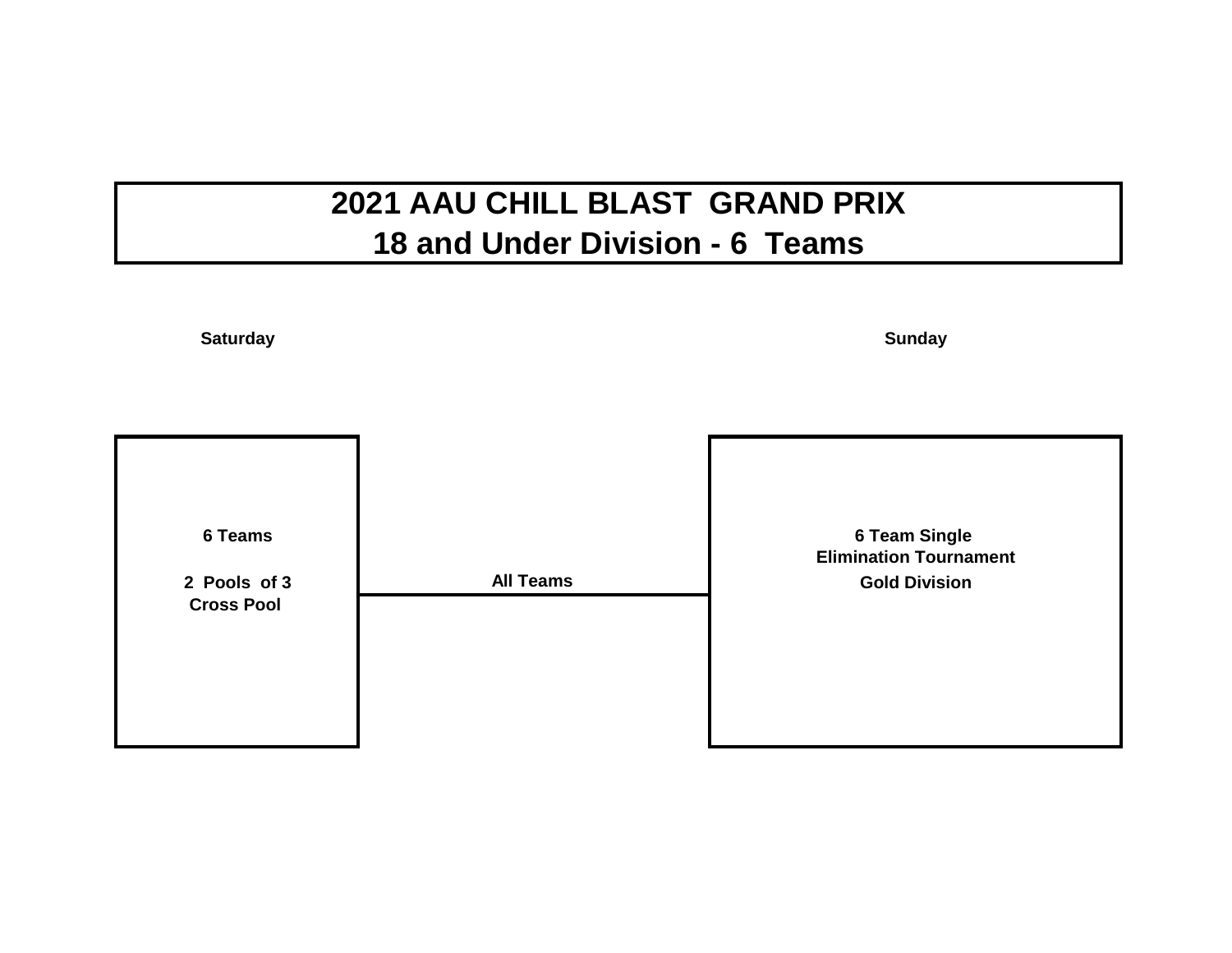#### **2021 AAU CHILL BLAST GRAND PRIX 16 and Under Club - 9 Teams**

**Saturday**

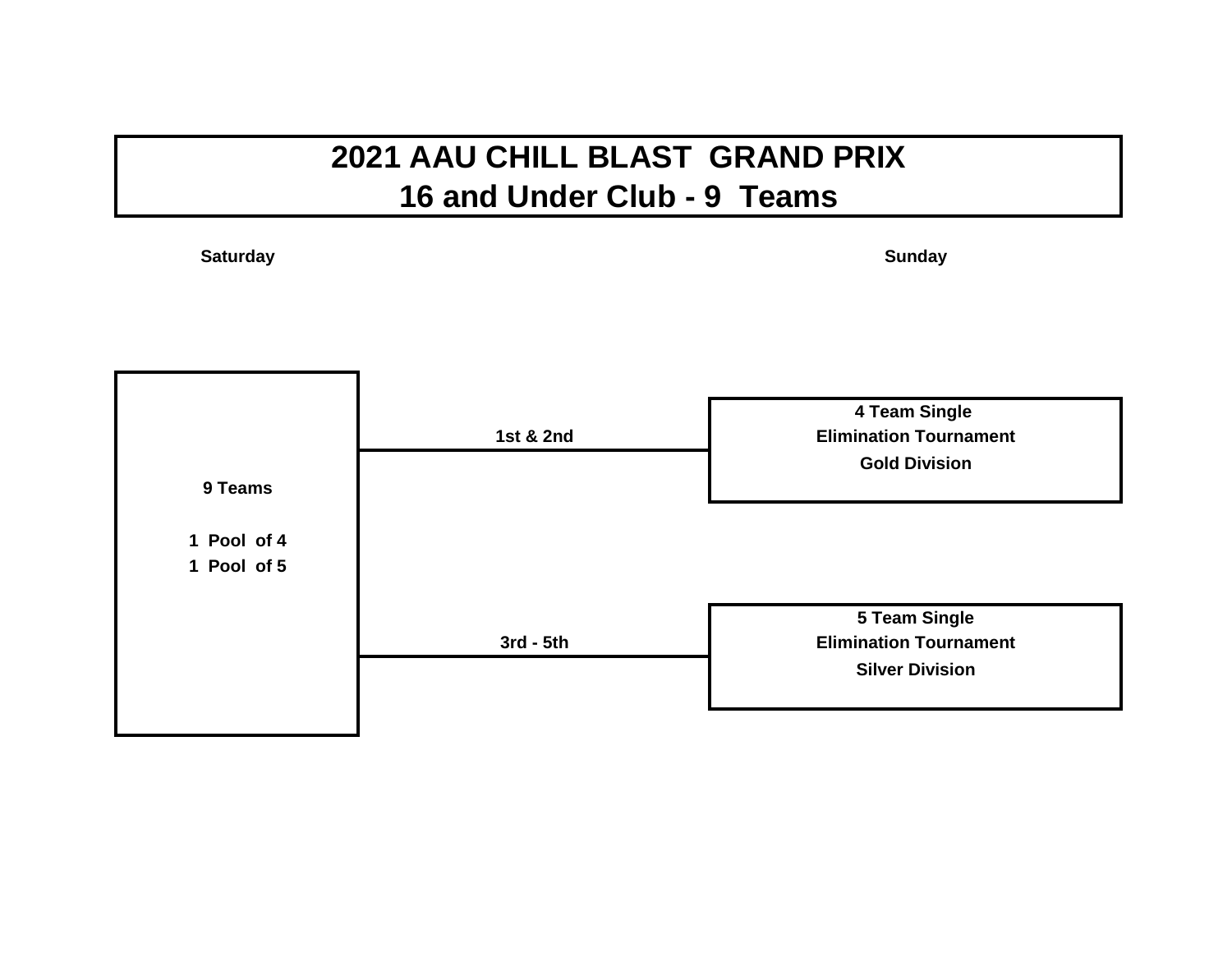## **2021 AAU CHILL BLAST GRAND PRIX 15 and Under - 9 Teams**

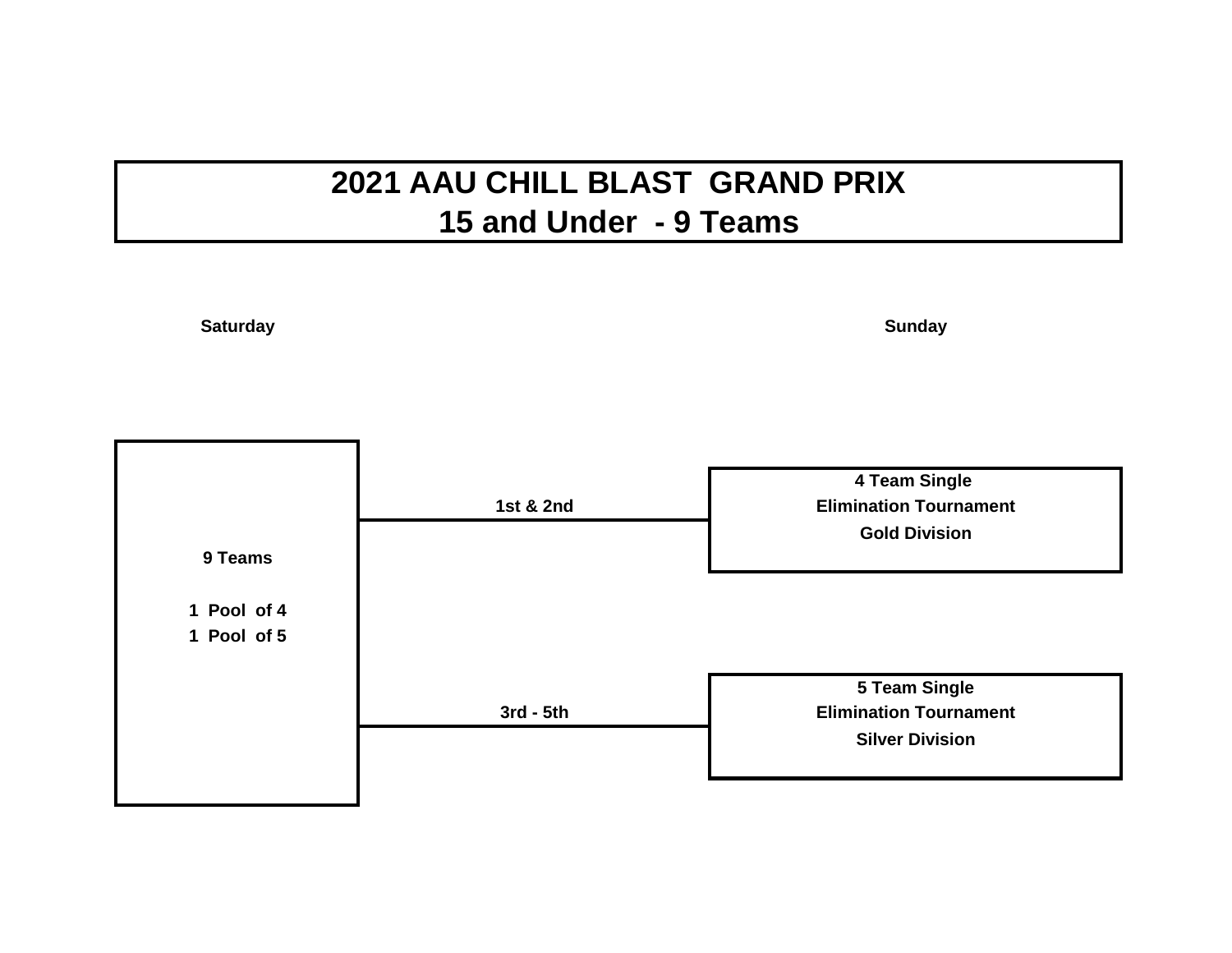#### **2021 AAU CHILL BLAST GRAND PRIX 14 and Under - 15 Teams**

**Saturday**

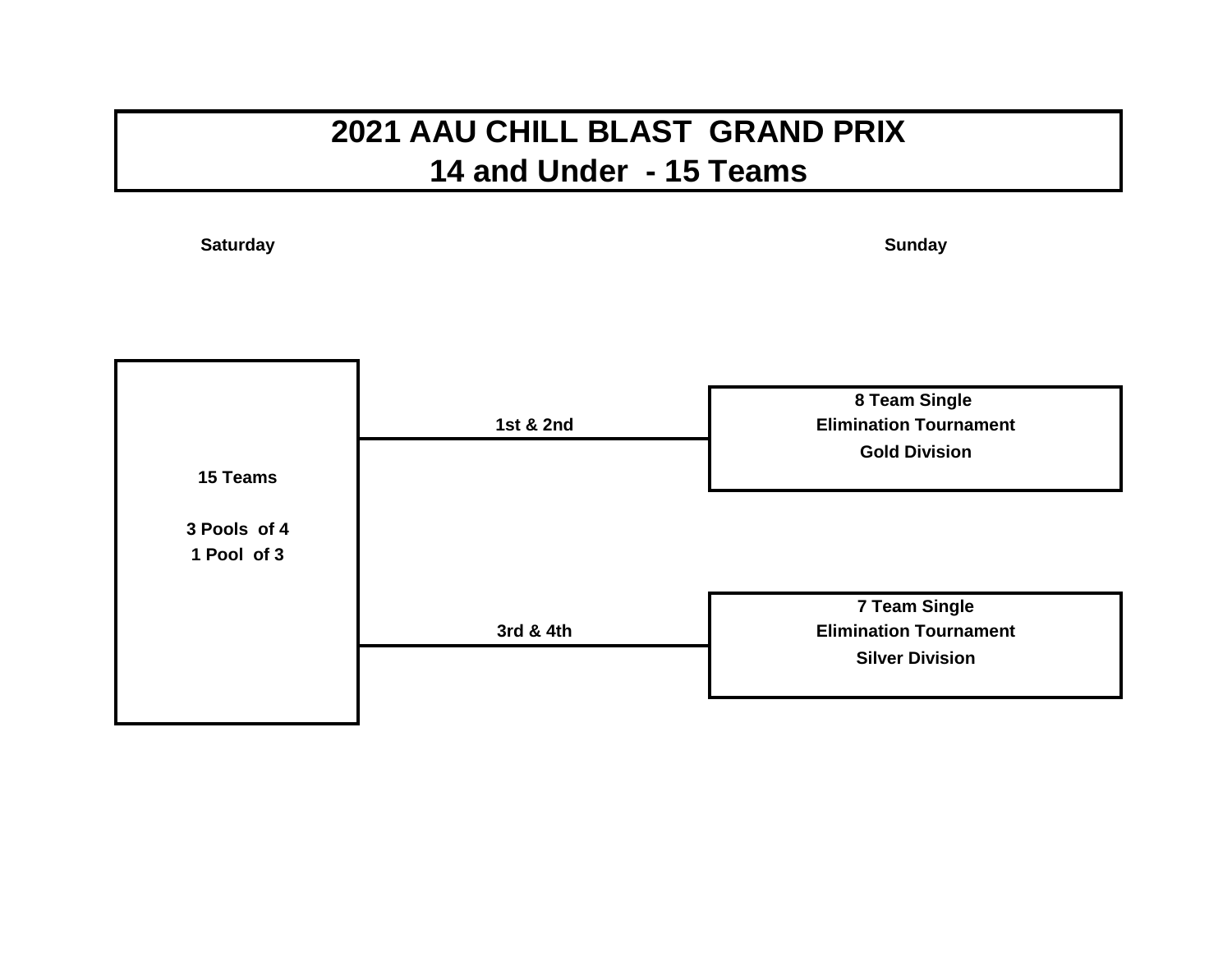## **2021 AAU CHILL BLAST GRAND PRIX 13 and Under Open -12 Teams**

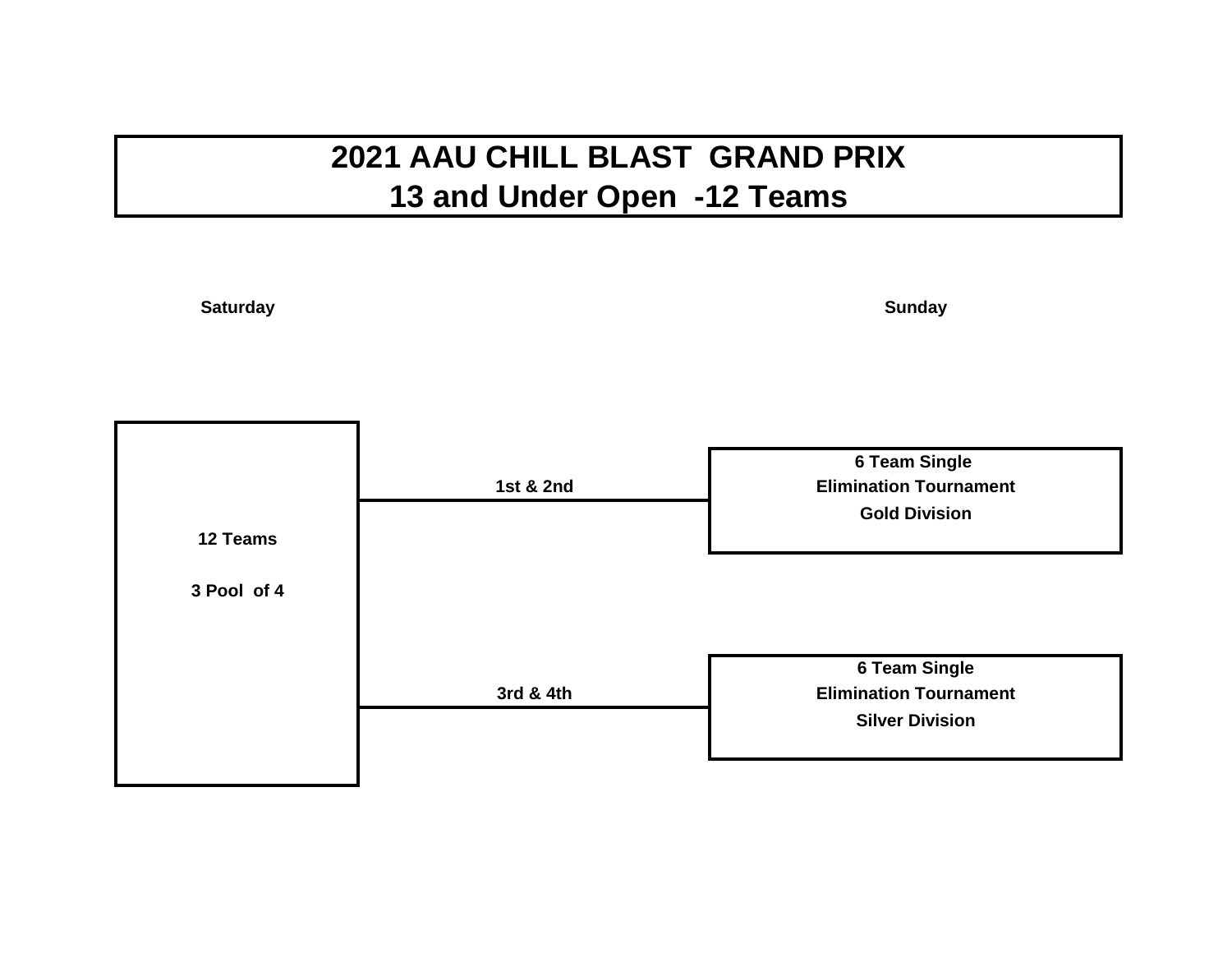### **2021 AAU CHILL BLAST GRAND PRIX 12 and Under Club - 7 Teams**

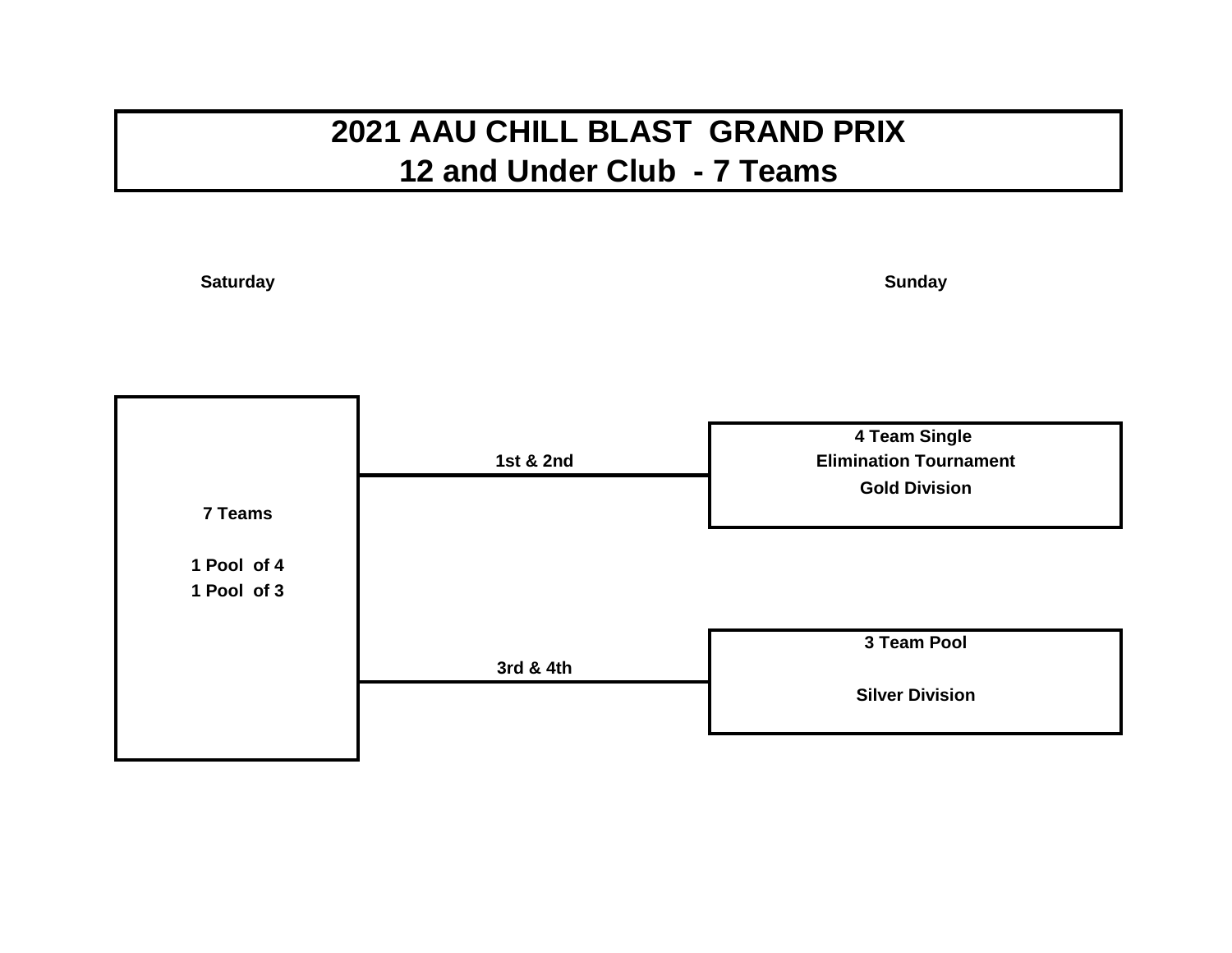## **2021 AAU CHILL BLAST GRAND PRIX 11 and Under Club -5 Teams**

**Saturday**